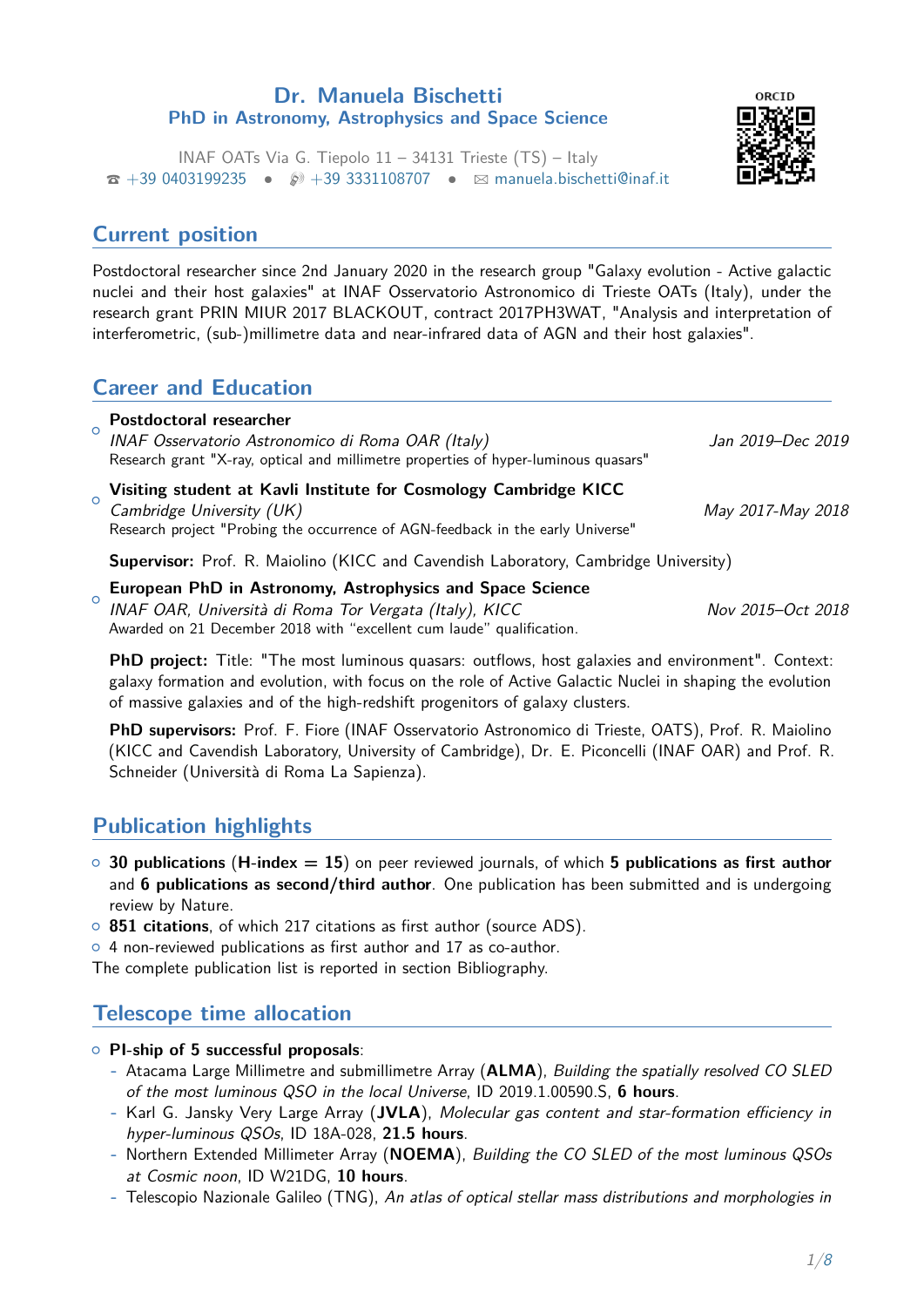an unbiased sample of local AGN hosts, ID A44TAC\_36, **12.5 hours**.

- **-** ESO Rapid Eye Mount telescope (REM), Near-IR SED of the hyper-luminous z=3.5 quasar J1555+1003, DDT proposal, **7 hours**.
- { **CoI-ship of 32 successful proposals**
	- **- 21 proposals in the millimetre and radio wavelength range**, in the context of galaxy-evolution, targeting nearby AGN and high-redshift quasars and galaxies.These proposals include ALMA, NOEMA, JVLA, Low-Frequency Array (LOFAR), Atacama Compact Array (ACA), Atacama Pathfinder Experiment (APEX), Institut de Radioastronomie Millimetrique (IRAM) 30-meter telescopes (∼ **400 hours**).
	- **-** 11 multi-wavelength proposals in the context of galaxy-evolution, including Multi Unit Spectroscopic Explorer (MUSE) observations at ESO Very Large Telescope; LBT Utility Camera in the Infrared (LUCI) and LUCI + Advanced Rayleigh-Guided Ground Layer Adaptive-Optics System (ARGOS) observations at the Large Binocular Telescope; Device Optimized for the LOw RESolution (DOLORES) and Near Infrared Camera Spectrometer (NICS) observations at Telescopio Nazionale Galileo; Chandra; X-ray Multi-Mirror Mission (XMM-Newton).

### **Expertise in millimetre and radio astronomy**

- $\circ$  I have specialist knowledge of state of the art (sub-)millimetre telescopes, including both interferometric (ALMA, NOEMA) data, and single-dish data (IRAM 30-meter) of both the radio continuum and spectral lines.
	- **-** I am expert of millimetre interferometry and aperture synthesis techniques, (self-)calibration, UV plane and image plane analysis, high-resolution observations of local galaxies and deep field observations of high-redshift quasars and galaxies, including low and very high signal-to-noise observations, multifrequency source modelling.
	- **-** I have been awarded observing time with ALMA (project 2019.1.00590.S) and NOEMA (project W21DG).
	- **-** I have personally carried out mm observations at the IRAM 30-meter telescope in 2017 and in 2018 (Pico Veleta, Spain) for a total of 70 hours.
	- **-** I am expert of dynamical modelling techniques for spectral line observations of local and high-redshift sources, using specific galaxies such as 3D-BAROLO and Kinemetry.
- $\circ$  I have deep expertise in state of the art centimetre-wave telescopes such as interferometric JVLA data of both the radio continuum and spectral lines.
	- **-** I am specialist of interferometry and aperture synthesis techniques, (self-)calibration, UV plane and image plane analysis in the cm-wave domain, multi-frequency source modelling. I am expert of high-resolution observations of galaxies in the nearby Universe and of deep fields around high-redshift quasars and galaxies.
	- **-** I have been awarded observing time with JVLA (project 18A-028).
- o I have deep expertise in the analysis of data from Square Kilometre Array (SKA) precursors such as LOFAR.
	- **-** I am specialist of preprocessing techniques of wide-field, radio images, such as the Preprocessing for Facet Calibration for LOFAR (preFactor), either applied to low-frequency (200 MHz) and to very low frequency (50 MHz) observational data.
	- **-** I am expert of direction-dependent calibration and imaging techniques, including the Facet Calibration for LOFAR (Factor) tool and the Direction-Dependent spectral deconvolution framework based on image plane Faceting (DDFacet), either applied to low-frequency (200 MHz) and to very low frequency (50 MHz) observational data.
	- **-** I am co-P.I. and responsible for the data analysis and scientific exploitation of two LOFAR projects in the framework of LOFAR Key Science Projects and LOFAR Two-metre Sky Survey (LoTSS) (P.I. C. Feruglio, E. Piconcelli).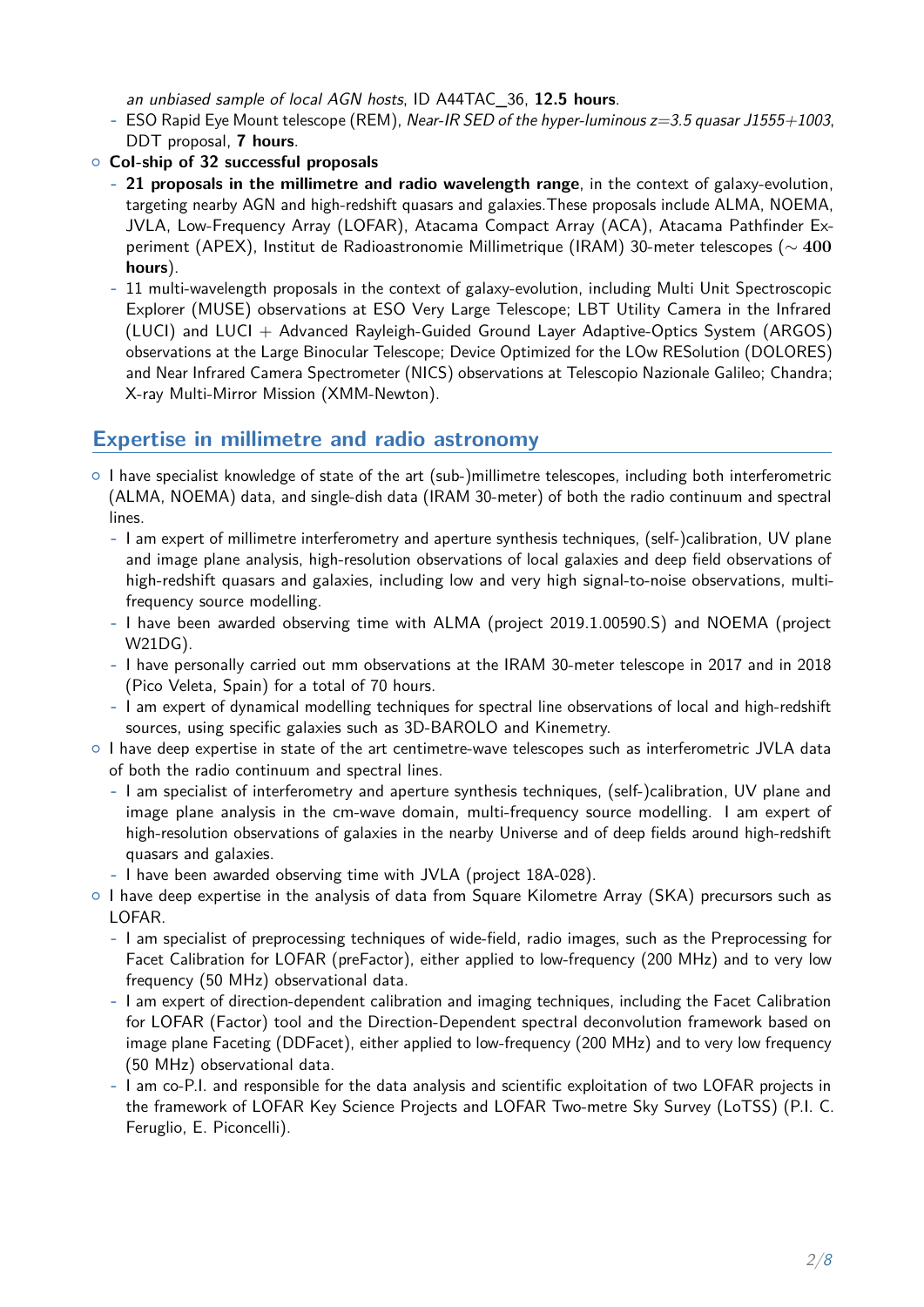## **Expertise in multi-wavelength study of galaxy evolution**

- $\circ$  I am expert in the analysis of multi-wavelength spectroscopic and imaging data of local AGN and of high-redshift quasars and galaxies, especially in the near-infrared and optical bands. This includes long-slit spectra and datacubes from Integral Field Unit spectrographs, data acquired in seeing-limited or in Adaptive Optics AO-assisted mode, such as LBT/LUCI, LBT/ARGOS, VLT/X-shooter, VLT/MUSE, VLT/SINFONI, TNG/DOLORES, TNG/NICS).
- $\circ$  I am expert in the reduction techniques of spectroscopic and imaging data in the optical and nearinfrared, using different specific softwares and packages such as the ESO Recipe Execution Tool (EsoRex), Astrocook, CubEx, and dedicated IDL, IRAF and MIDAS routines.
- $\circ$  I am specialist in the analysis of spectroscopic and imaging, optical and near-infrared data and I have developed a set of coding skills necessary to perform this task. I have developed custom procedures to fit multi-wavelength quasar and galaxy spectra taking into account the continuum, line emission and absorption features. I have created automatic procedures to detect faint sources in all kind of datacubes. I am specialist in the analysis of gas kinematics and dynamical modelling in optical and near-infrared datacubes, using specific softwares such 3D-BAROLO and Kinemetry, and custom procedures to perform a pixel by pixel spectral decomposition of different kinematic components.
- $\circ$  I am first-author and second/third author of several publications exploiting multi-wavelength data, identifying feedback from AGN and quasars and quantifying its impact on the host-galaxy evolution: Bischetti et al. 2017, A&A, 598, A122; Saturni, Bischetti et al. 2018, A&A, 617, A118; Vietri, Piconcelli, Bischetti et al. 2018, A&A, 617, A81; Feruglio, Bischetti et al. 2020; Zanchettin, Feruglio, Bischetti et al. 2021 (details in Bibliography).

#### **Leadership and collaboration in international projects**

I am either leader or collaborator in the international projects and collaborations outlined below. Within these projects, I coordinate teams of colleagues through the definition of work schedules, organisation of regular meetings to identify work strategies, best practises, and to validate achievements. During the past years, I designed new and innovative research projects aimed at enhancing the scientific impact and at maximising the data exploitation within these collaborations.

- **XQR-30 international collaboration**, exploiting ESO Large Program "The Ultimate X-shooter legacy survey of Quasars at the Reionization epoch" (XQR-30, P.I. V. D'Odorico, INAF OATs, [http:](http://xqr30.inaf.it) [//xqr30.inaf.it](http://xqr30.inaf.it)). The collaboration includes 43 scientists from 13 institutes in 7 different countries.
	- **-** I lead projects Characterisation of broad absorption line (BAL) quasars at Cosmic dawn and Nuclear properties and emission line outflows in the first quasar population, within Work Package 3 **Quasars in the early Universe and their environment**. I am first author of the publication Widespread and strong outflows in XQR-30 quasars at the Reionisation epoch, submitted to Nature and undergoing review, and of publication The fraction and kinematics of broad absorption line quasars across Cosmic time, submitted to ApJ.
	- **-** I lead the Work Package 3 task "Spectral analysis of absorption, emission lines and continuum" from the quasar, the host-galaxy and its environment.
	- **-** I contribute to the data calibration and analysis of ALMA follow-up programs (2021.1.01018.S P.I. S. Bosman, 2019.1.00111.S, P.I. B. Venemans).
- { **Project PRIN MIUR 2017** "Black hole Outflows and the Baryon Life Cycle of Galaxies" (**BLACKOUT**, P.I. F. Fiore, INAF OATs, <https://blackholewinds.inaf.it/>).
	- **-** Work Package 1 **BH feedback at the epoch of the formation of the largest BHs**, Task 1.1. I am leading the data reduction and analysis of ALMA, NOEMA, JVLA and LOFAR data of quasars in the WISE-SDSS Selected Hyperluminous (WISSH) sample. I am first author of two publications: Bischetti et al. 2018,A&A,617,A82 and Bischetti et al. 2021,A&A,645,A33.
	- **-** Work Package 3 **Local laboratories for ISM and BH wind/jet physics**, Task 2.2. I am leading the reduction, calibration and analysis of high-resolution ALMA data of gas and dust in statistical samples of local AGN and in the host-galaxies of nearby luminous quasars. I am P.I. of ALMA project 2019.1.00590.S. I am first author of publication Bischetti et al. 2019a, A&A,628,A118, second author in Feruglio et al. 2020,ApJ,890,29F and third author in Zanchettin et al. 2021,A&A,655,A25.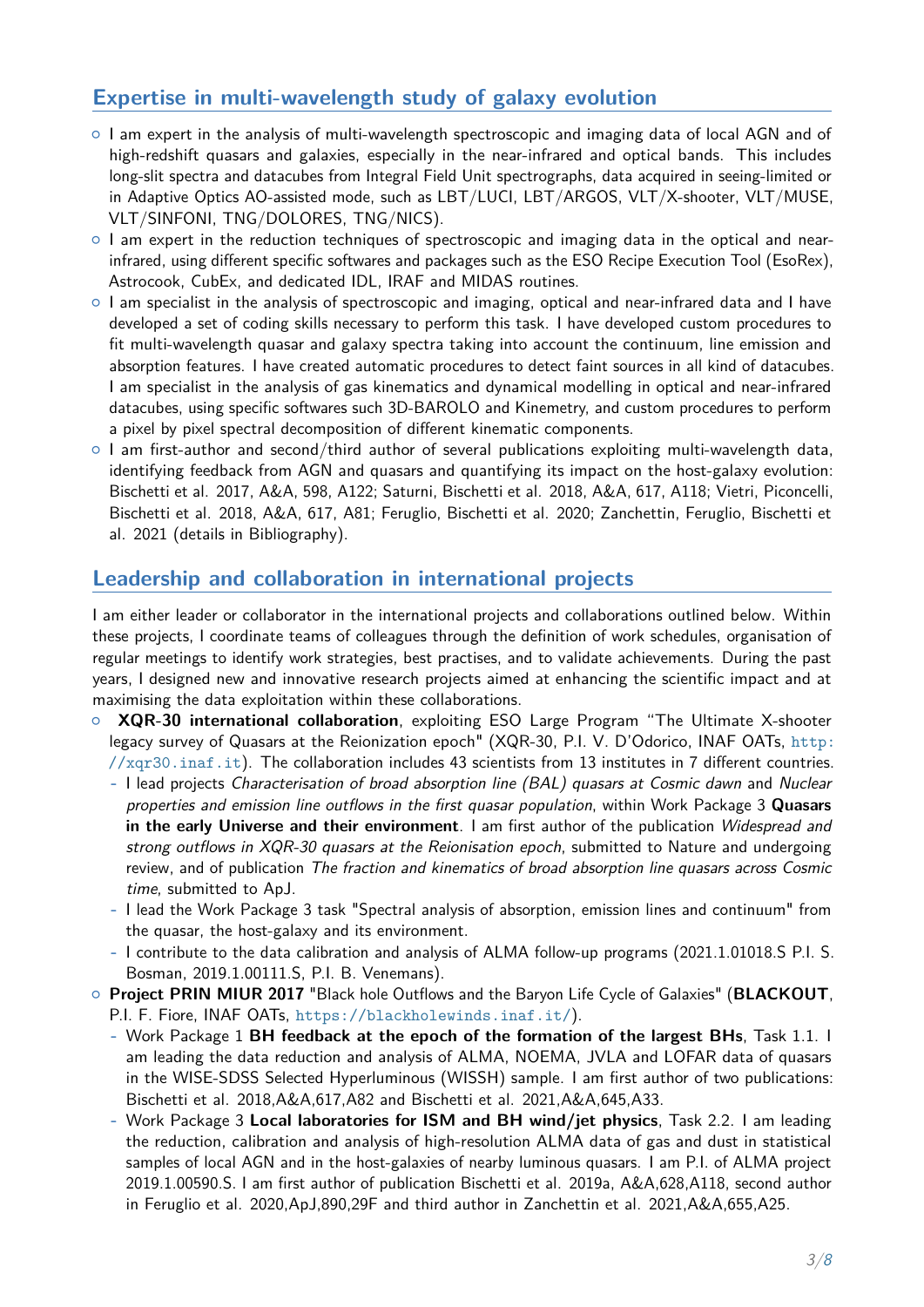**-** Work Package 3, Task 3.5. I contribute to the reduction, calibration and analysis of NOEMA millimetre observations for a statistical sample of X-ray selected nearby quasars from the XMM-Newton Large Program "Supermassive Black Holes Winds in the X-rays" (SUBWAYS, P.I. M. Brusa).

- { **XMM Multy-year Heritage Program** "The X-ray rise of primeval titans: HYPerluminous quasars at the Epoch of ReionizatION" (**HYPERION**, P.I. L. Zappacosta INAF OAR, [https://xmm-tools.cosmos.](https://xmm-tools.cosmos.esa.int/external/xmm_publications/large_programmes/view_lp.php?ao=20&pid=088499&t=MYHP) [esa.int/external/xmm\\_publications/large\\_programmes/view\\_lp.php?ao=20&pid=088499&t=](https://xmm-tools.cosmos.esa.int/external/xmm_publications/large_programmes/view_lp.php?ao=20&pid=088499&t=MYHP) [MYHP](https://xmm-tools.cosmos.esa.int/external/xmm_publications/large_programmes/view_lp.php?ao=20&pid=088499&t=MYHP)), involving 35 researchers from 15 different institutes worldwide. I am responsible for the follow-up observations of HYPERION quasars from the (sub-)millimetre with ALMA (project 2021.2.00151.S) and NOEMA (project W21ED) to radio wavelengths with JVLA.
- { **ESO Large Program** "SINFONI Survey for Unveiling the Physixs and Effect of Radiative feedback" (**SUPER**, P.I. V. Mainieri, ESO Garching, <http://www.super-survey.org/>), involving 38 scientists from 20 different institutes worldwide. I have been extensively involved in the calibration and analysis of ALMA data (projects 2017.1.00893.S, 2016.1.00798.S). I am co-author of three publications: Cicone et al. 2021,A&A,645L,8C, Circosta et al. 2021,A&A,646,A96, and Lamperti et al. 2021,A&A,645,A90.
- { **ERC Advanced Grant 695671 QUENCH** (P.I. R. Maiolino, KICC, [https://www.robertomaiolino.](https://www.robertomaiolino.net/projects/quench) [net/projects/quench](https://www.robertomaiolino.net/projects/quench)). I have been involved in the Work Package Galactic Outflows - Ejective mode and I have been responsible for the reduction, calibration and analysis of ALMA data of the host-galaxies of quasars in the primordial Universe. I am first author of publication Bischetti et al. 2019b,A&A,630,A59.
- { **ERDF Project QSOFEED** (P.I. C. Ramos Almeida, IAC, [http://research.iac.es/galeria/cra/](http://research.iac.es/galeria/cra/the-team/) [the-team/](http://research.iac.es/galeria/cra/the-team/). I am leader of the analysis and interpretation of high-resolution, multi-configuration ALMA data of nearby quasars (project 2018.1.00870.S) and I am second author of publication Ramos Almeida et al. 2021, arXiv:2111.13578, A&A in press.
- { **Project PRIN-RIC INAF 2019 n.115** "A systematic Study of the Largest Reservoir of Baryons and Metals in the Universe: the Circum-Galactic Medium of Galaxies" (P.I. F. Nicastro), Objective B Gaining insights on the building of massive CGMs at high redshifts, Task B1. I am leading the characterisation of the cold molecular and neutral gas phases in the circum-galactic medium of high-redshift quasars and galaxies, by exploiting ALMA data.
- { Vera C. Rubin Observatory **Large Synoptic Survey Telescope (LSST) Corporation, AGN Science Collaboration (SC), In-kind Contribution** "Directable software contribution for the AGN SC: Simulations of high-z AGNs and galaxies in the LSST survey" (**ITA-INA-2**, lead A. Bongiorno INAF OAR). I am responsible for creating mock AGN catalogues for the optimisation of the LSST survey and of the LSST sinergy with ESA Euclid mission.

#### **Attendance to schools and training events**

- $\circ$  I have attended high-level schools to specialise in single-dish and interferometric, (sub-)millimetre and radio data, and to exploit the newest telescopes such as the James Webb Space Telescope (JWST):
	- **-** ALMA Data Handling Workshop (Italian ARC, Bologna), Feb 2016
	- **-** 9th IRAM millimetre interferometry school (IRAM, Grenoble), Oct 2016
	- **-** 5th LOFAR school (Netherlands Institute for Radio Astronomy, ASTRON, Dwingeloo), Sep 2018
	- **-** LOFAR DATA Working Group: Data Reduction Hands On (INAF OATs, Trieste, chair: Annalisa Bonafede), Jan 2019
	- **-** The first italian LOFAR school 2019 (INAF-Istituto di Radio Astronomia IRA, Bologna), Jun 2019
	- **-** ALMA I-TRAIN with the European ARC Network (11 remote training sessions), Dec 2020 Feb 2022
	- **-** JWST Workshop (European Space Astronomy Centre ESAC, Madrid), Oct 2017
- { I have attended several dedicated training session in IRAM and Institut de Planétologie et d'Astrophysique (IPAG) Grenoble headquarters on the subject of aperture synthesis and millimetre interferometry led by Dr. Roberto Neri (IRAM) and Prof. Cecilia Ceccarelli (IPAG).

#### **Teaching**

 $\circ$  I am currently responsible for the training of PhD students from Università degli Studi di Trieste (UniTS) and Scuola Internazionale Superiore di Studi Avanzati (SISSA) who carry out their PhD thesis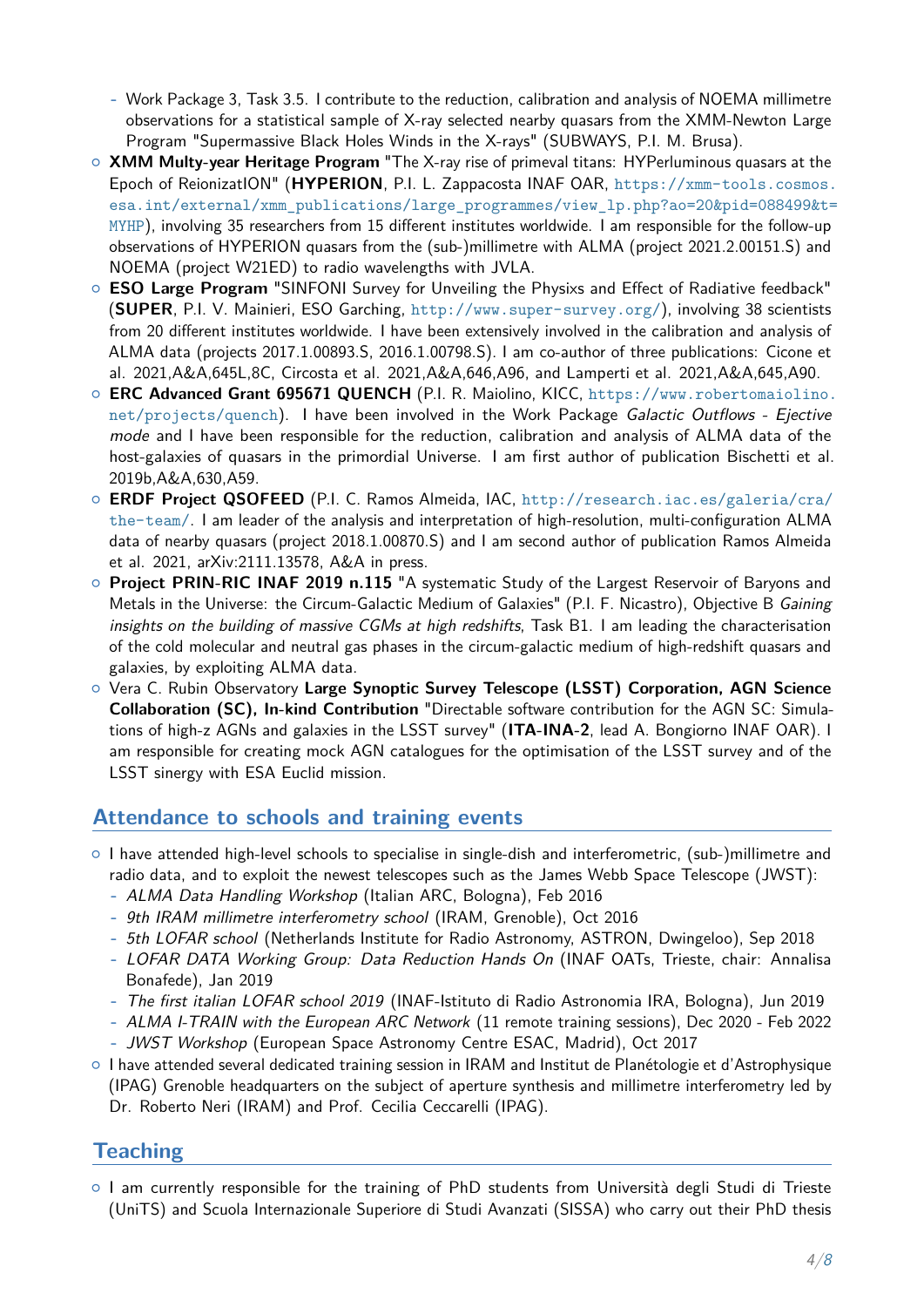with the AGN team at INAF OATs (R. Tripodi, M.V. Zanchettin), concerning the techniques of radio interferometry, aperture synthesis, the calibration and analysis of interferometric (sub-)millimetre data, and techniques of dynamical modelling.

- $\circ$  I have been responsible for the co-supervision and training of graduate student at UniTS (Zanchettin, master degree in 2020), regarding the introduction to techniques of radio interferometry and aperture synthesis. I have supervised the millimetre data analysis performed in her master thesis (Zanchettin, Feruglio, Bischetti et al. 2021,A&A,655,A25).
- $\circ$  In 2018 at KICC Cambridge University, I was involved in the training and co-supervision of graduate students who carried out their master thesis with the "Galaxy formation and galaxy-black hole coevolution" team, supervisor R. Maiolino. I was involved in the training of PhD student S. Brownson concerning he techniques of radio interferometry, aperture synthesis, the calibration and analysis of interferometric (sub-)millimetre data.
- $\circ$  In 2019 at INAF OAR, I was responsible for the training of PhD student A. Travascio (Università di Roma La Sapienza, XXXII Cycle), who carried out his PhD project with the AGN group (supervisors F.Fiore, E. Piconcelli), concerning the identification and characterisation of ionised outflows from optical and near-infrared spectra of luminous quasars (Travascio et al. 2020,A&A,635A,157T) and galaxies in high-redshift galaxy clusters (Travascio et al. 2020,MNRAS,498,2719T).
- $\circ$  In 2019 at INAF OAR, I was responsible for the training of visiting PhD student A. Rojas Lilayú (ESO Santiago, supervisors E. Sani, I. Gavignaud), concerning the identification and characterisation of ionised outflows from optical and near-infrared spectra of statistical samples of nearby AGN (Rojas et al. 2020, MNRAS,491,5867R).
- In 2018-2019 I gave frontal lectures on "AGN outflows and feedback", and "Interferometry techniques in radio astronomy" at Università di Roma La Sapienza, degree course in "Astrofisica delle Alte Energie", for a total of 8 hours.

### **Colloquia and presentations on invitation at international conferences**

- o Invited Colloquium at Instituto de Astrofisica de Canarias (IAC Tenerife, ES), A multiwavelength look into the common evolution of luminous quasars and their host-galaxies, May 2021.
- o Invited Colloquium at University of Sao Paulo AIG/USP (Sao Paulo, BR), Probing AGN-driven outflows, host-galaxy and environment properties in luminous quasars, AGN Webinars, Nov 2021.
- $\circ$  Invited Review presentation at INAF OATs (Trieste, IT), AGN-driven outflows, host-galaxy and environment properties in luminous quasars, Postdoc/PhD Seminars, July 2021.
- o Invited presentation at the European Astronomical Society Annual Meeting Leiden (NL), Quasar feedback at the epoch of Reionization, July 2021.
- $\circ$  Invited presentation at the Young Astronomers on Galactic Nuclei rendezvous (IAC Tenerife, ES), Hyper-luminous QSOs as probes of the maximum impact of AGN feedback" at the "Young Astronomers on Galactic Nuclei, Sep 2019.

#### **Other presentations at international conferences**

17 contributed presentations in international conferences:

- o Dec 2020: contributed talk Quasar-driven outflows at the epoch of Reionisation at SAZERAC Quasars During Reionisation Symposium (virtual).
- $\circ$  Sep 2020: contributed talkLinking extreme star formation, cold gas properties and mergers around luminous quasars at z∼2-5 at Epoch of Galaxy Quenching meeting (KICC Cambridge, UK).
- $\circ$  Sep 2019: contributed talk The gentle monster PDS456 as seen by ALMA: implications for AGN feedback at the conference ALMABO19 - Views on the Interstellar Medium in galaxies in the ALMA era (Bologna, IT)
- $\circ$  Sep: contributed talk Probing AGN-feedback and host-galaxy properties in the most luminous QSOs up to z 6 with ALMA at the conference Extremely Big Eyes on the Early Universe (Roma, IT)
- $\circ$  June 2019: contributed talk The highest resolution ALMA observation of the most luminous QSO in the local Universe at the conference EWASS 2019 (Lyon, FR)
- $\circ$  June 2919: contributed talk The gentle monster PDS456 seen by ALMA: the galaxy-scale molecular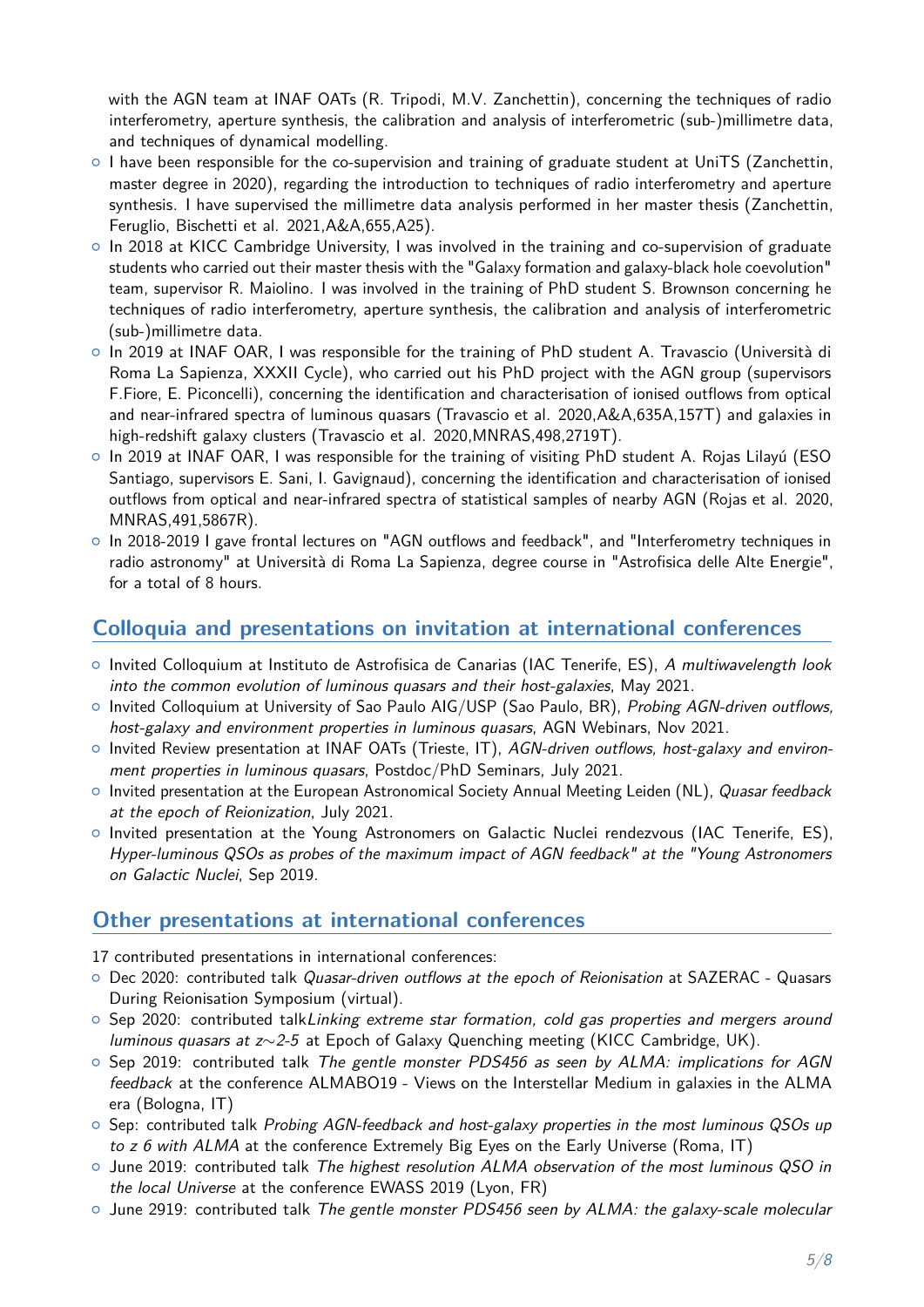outflow and its implication for AGN feedback at the conference Supermassive Black Holes: Enviroment and Evolution (Corfù, GR)

- $\circ$  June 2019: contributed talk Unveiling the widespread presence of [CII] outflows in the first QSOs population at the conference EWASS 2019 (Lyon, FR)
- $\circ$  June 2019: contributed talk The gentle monster PDS456 as seen by ALMA: implications for AGN feedback at the conference EWASS 2019 (Lyon, FR)
- $\circ$  June 2019: contributed talk Uncovering QSO-driven outflows and galaxy assembly at cosmic Dawn with ALMA at the IAU symposium 352: Uncovering early galaxy evolution in the ALMA and JWST era (Viana do Castelo, PT).
- $\circ$  Oct 2018: contributed talk [CII] outflows in  $z=6$  QSOs are there: investigating AGN feedback and host-galaxy properties in luminous high-redshift QSOs at the conference "AGN 13" (Milano, IT)
- $\circ$  Sep 2018: contributed talk [CII] outflows in  $z=6$  QSOs are there: AGN feedback and host-galaxy properties in luminous high-redshift QSOs at the conference "Birth, life and fate of massive galaxies and their central beating heart" (Favignana,  $|T\rangle$
- $\circ$  Aug 2018: contributed talk [CII] outflows in  $z=6$  QSOs are there: investigating AGN feedback and host-galaxy properties in luminous high-z QSOs at the conference "Are AGN special?" (Durham, UK)
- $\circ$  Dec 2017: Meeting of the Royal Astronomical Society: The link between AGN and galaxy formation" (London, UK)
- $\circ$  June 2017: contributed talk The most powerful [OIII] outflows in WISE/SDSS selected hyper-luminous quasars at the conference EWASS 2017 (Prague, CZ)
- $\circ$  Sep 2016: contributed talk The WISSH quasars project (I): probing the AGN-galaxy co-evolution in the most luminous quasars at the conference "AGN12" (Napoli, IT)
- $\circ$  Sep 2016: contributed talk Revealing the heaviest, highly-accreting SMBHs at the heart of hyper-luminous quasars at the conference "Super Eddington" (Arbatax, IT)
- $\circ$  Jul 2016: contributed poster Probing AGN-feedback at its extreme The WISSH quasars project at the conference "Signals from the deep past" (La Valletta, MT)

### **Software and coding expertise**

- $\circ$  Specialist of software for the reduction, calibration and analysis of (sub-)millimetre data: Common Astronomy Software Applications package (CASA), Grenoble Image and Line Data Analysis System (GILDAS), Continuum and Line Analysis Single-dish Software (CLASS).
- $\circ$  Expert user of pipelines and software analysis tools for data from SKA precursors such as FACTOR, preFACTOR, DDfacet.
- $\circ$  Expert user of softwares for the reduction and analysis of astronomical imaging data and spectroscopic data from single-slit or IFU spectrographs: ESO/MUSE, ESO/SINFONI, ESO/X-Shooter reduction pipelines, Astrocook, CubEx, QFitsView, SAOImageDS9, HEASARC FV, SExtractor, IRAF, MIDAS, 3DBAROLO, Kinemetry.
- $\circ$  Experienced programmer in Python 2.7-3.9, including scientific, statics and astronomy packages (e.g. Numpy, Scipy, Matplotlib, Ipython, Pandas, Statsmodels, Astropy, Pyfits, CosmoPy) and Numba compiler. Experienced programmer in IDL, good handling of Fortran 90,  $C^{++}$ , Mathematica.
- $\circ$  I have developed suites of custom procedures to optimise the analysis of astronomical data: this includes procedures for fitting single-slit spectra of individual sources and large source catalogues; procedures for the pixel-by-pixel spectral decomposition of multi-wavelength datacubes; procedures for the blind scan of datacubes for source detection; procedures for stacking spectra, datacubes, and UV-plane data.
- o I am expert user of macOS, Linux and Windows operating systems. I am experienced in remotisation tools and protocols (e.g. ssh, sshfs, vnc, X2go), to be used directly from command line or through a Graphic User Interface. I am familiar with using cluster systems to exploit computational resources on complex data analysis pipelines and large datasets.

#### **Commissions of trust**

 $\circ$  I am member of the Scientific Organising Committee (SOC) and co-chair of the two-day Symposium "Properties and impact of large-scale multiphase AGN outflows" at the European Astronomical Society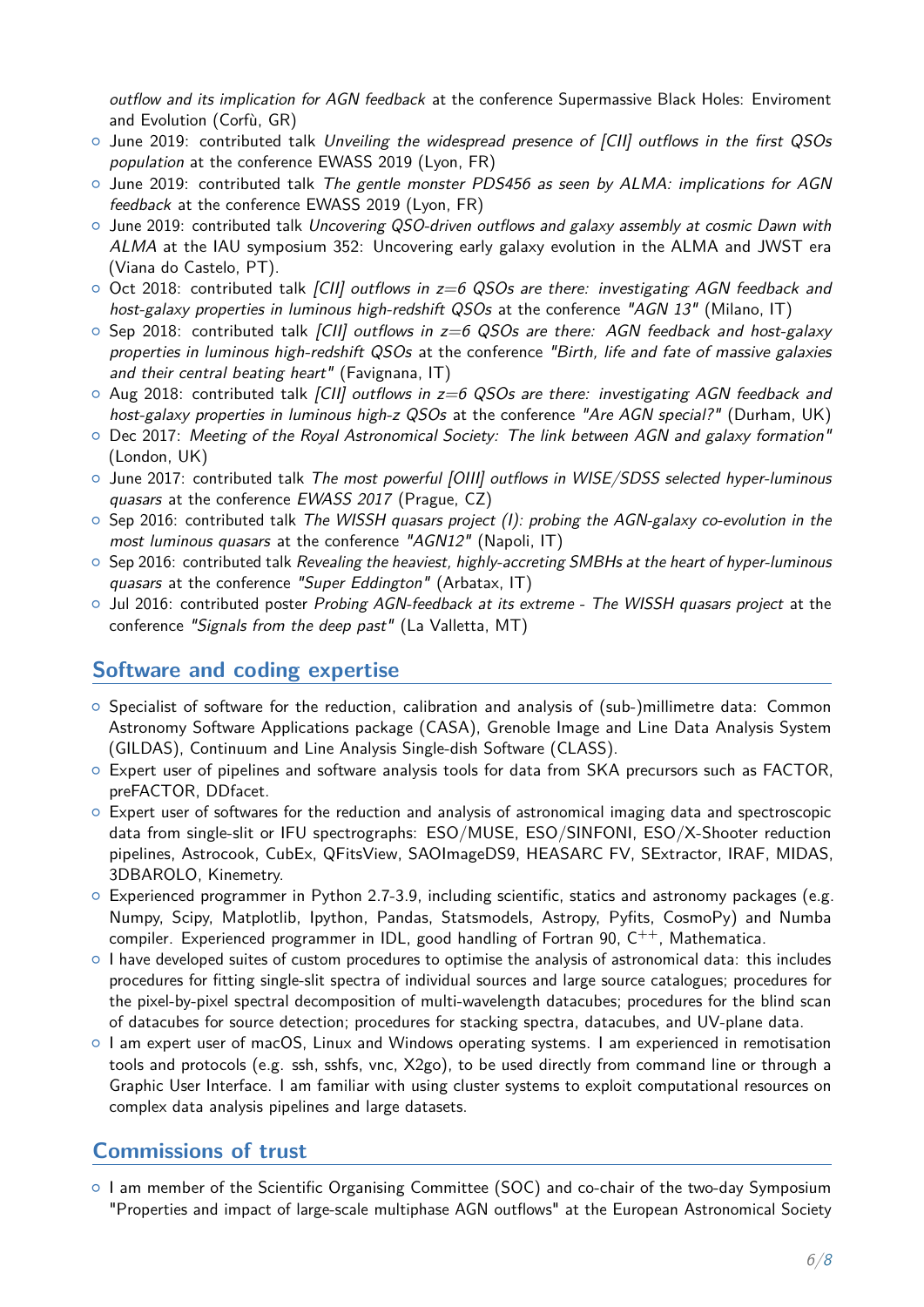Annual Meeting, 27th June - 1st July 2022 Valencia, [https://eas.unige.ch/EAS2022/session.](https://eas.unige.ch/EAS2022/session.jsp?id=S6) [jsp?id=S6](https://eas.unige.ch/EAS2022/session.jsp?id=S6).

- $\circ$  I was member of the Local Organising Committee (LOC) for the Symposium "The X-ray Universe 2017", 6-9 June 2017, Rome, <https://www.cosmos.esa.int/web/xmm-newton/2017-symposium>.
- o I am referee for the peer-reviewed astronomical journals Astronomy & Astrophysics (A&A), Monthly Notices of the Royal Astronomical Society (MNRAS), Publications of the Astronomical Society of Australia (PASA).
- $\circ$  I have been expert reviewer in the TNG/REM proposal evaluation during AOT 42-AOT 45 cycles.
- $\circ$  I take part in the distributed peer review process for the proposal evaluation at ALMA and ESO telescopes.
- { I have been responsible for the organisation of the "Cycle of Seminars of Postdocs and PhDs at INAF OATs" since April 2021 ([http://www.oats.inaf.it/index.php/it/past\\_seminars.html](http://www.oats.inaf.it/index.php/it/past_seminars.html)).

## **Outreach**

- { "Ricercatori in Gioco" by INAF, SISSA, ICTP, and INFN at SHARPER Notte dei Ricercatori, Trieste 24 Sep 2021, <https://www.sharper-night.it/sharper-trieste/#events>.
- o "Virtual Tour of The Universe" by INAF OATs at "Trieste Next", Trieste, 24-26 Sep 2021 [https:](https://www.triestenext.it/categorie/piazza-unita) [//www.triestenext.it/categorie/piazza-unita](https://www.triestenext.it/categorie/piazza-unita).
- o "Women in Science La scienza è per tutte", European Science Night 2019, INAF OAR
- o "Notte Europea dei Ricercatori" at INAF OAR, Monte Porzio Catone, 28 Sep 2018, [http://divaoar.](http://divaoar.oa-roma.inaf.it/notte-europea-dei-ricercatori-2018/) [oa-roma.inaf.it/notte-europea-dei-ricercatori-2018/](http://divaoar.oa-roma.inaf.it/notte-europea-dei-ricercatori-2018/).

#### **Press and Media coverage**

- o "Il Piccolo", "Oltre il Giardino" column, L'astrofisica Manuela si occupa all'INAF dei buchi neri attivi delle galassie, 24/05/2021, interview by journalist M. B. Tolusso.
- o "Beckwith" radio, "TALOS" broadcast <https://rbe.it/trasmissioni/talos/>, 29/10/2020, interview by journalist A. Lerda.
- o Press releases on Media INAF, by M. Malaspina:
	- **-** <https://www.media.inaf.it/2020/10/23/mezzogiorno-di-quasar/>
	- **-** <https://www.media.inaf.it/2019/10/17/venti-quasar-universo-primordiale/>
	- **-** <https://www.media.inaf.it/2017/08/08/quasar-ultra-luminosi/>
- o Press release on KICC Cambrige University newcast
- [https://www.kicc.cam.ac.uk/news/greedy-black-holes-in-the-early-universe-generate](https://www.kicc.cam.ac.uk/news/greedy-black-holes-in-the-early-universe-generate-)<galactic-storms>
- o Other press releases:
	- **-** <https://phys.org/news/2019-04-giant-molecular-outflow-quasar-pds.html>
	- **-** <https://tachyonbeam.com/2019/10/18/osservati-potenti-deflussi-da-quasar-primordiali/>
	- **-** <https://gaetaniumberto.wordpress.com/2019/04/04/pds-456-il-mostro-gentile/>

#### <span id="page-6-0"></span>**Bibliography**

First author and second/third author publications are highlighted in boldface.

- { **Bischetti** et al. (2022), Widespread and strong outflows in XQR-30 quasars at the Reionisation epoch, submitted to Nature 23/09/2021, first referee report 22/11/2021, resubmission 20/12/2021, under consideration.
- { **Bischetti** et al. (2021), The WISSH quasars project IX. Cold gas content and environment of luminous QSOs at *z* ∼ 2*.*4 − 4*.*7, A&A, 645, A33.
- { **Bischetti** et al. (2019b), Widespread evidence of [CII] outflows in the early Universe, A&A 630, A59.
- { **Bischetti** et al. (2019a), The gentle monster PDS 456. The kpc-scale molecular outflow and its implications for QSO feedback, A&A 628, A118.
- { **Bischetti** et al. (2018), The assembly of a giant galaxy around a hyper-luminous QSO, A&A 617, A82.
- { **Bischetti et al. (2017)**, Powerful ionised outflows in the most luminous quasars, A&A 598, A122.